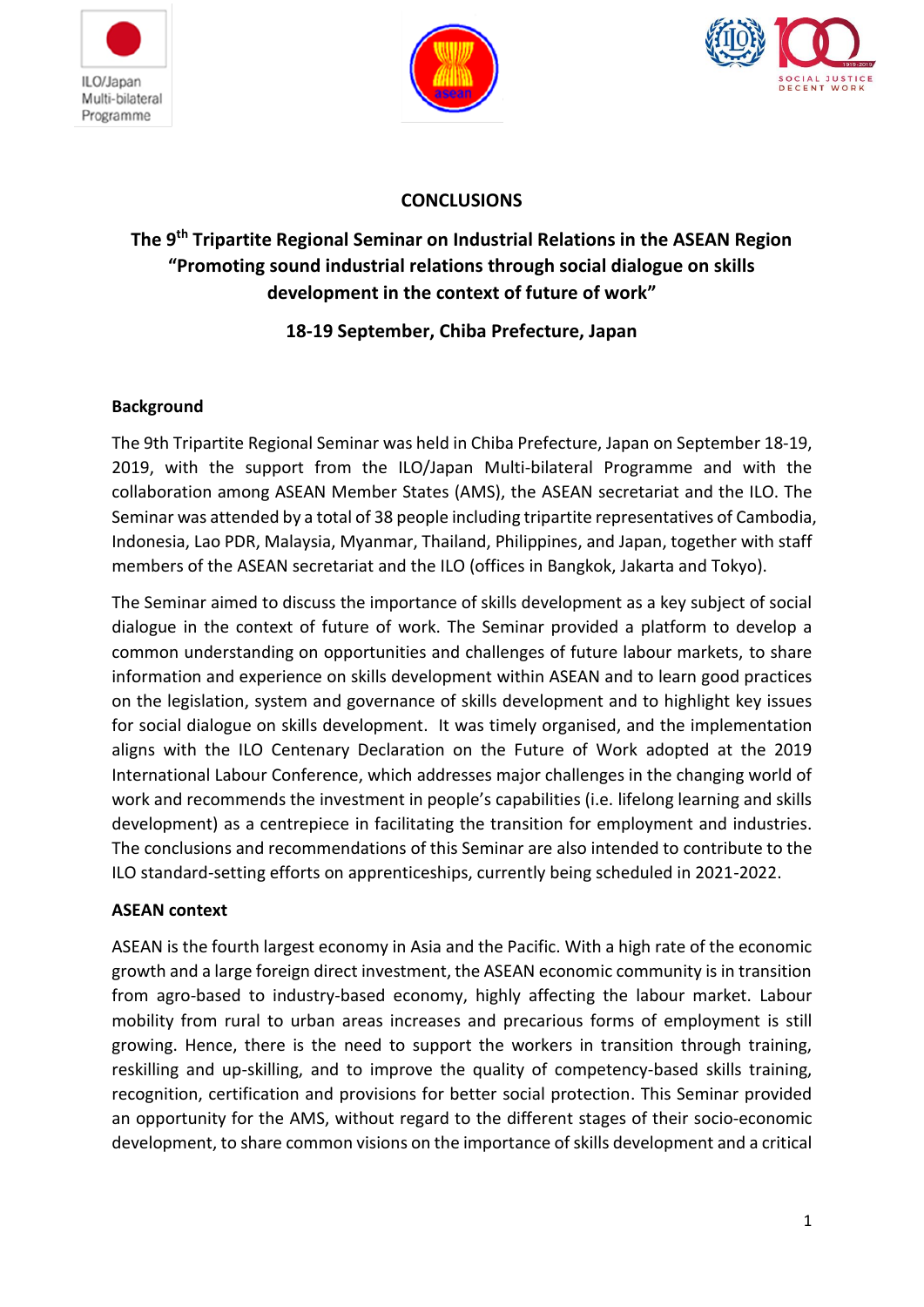





role of all relevant stakeholders, in particular those industry involved in improving the national skills development systems.

### **Challenges for skills development**

Rapid changes in jobs call for greater necessity for reskilling, up-skilling and lifelong learning. Skills development is to help workers to equip necessary knowledge and/or skills in light of 4th industrial revolution. The future of work driven by mega trends, such as globalisation, climate change, demographic shift and advanced technologies, affects production, services and employment. New advanced technologies may destroy existing jobs while creating new jobs. Jobs are polarising, widening income inequality. Skills development is not a master key for solving social consequences emerging from the changing world of work, but it is considered an important instrument for embracing the positive effects of technological interruption. Skilled labour will also contribute to improving workers' income, corporate productivity and inclusive and sustainable development. However, there is skill mismatch between the supply side and the demand side, within an industry as well as between rural and urban areas. Skill mismatch is aggravated by the growth of the gig economy. It takes long time to establish a national skills development system able to meet changing skills demands. Demands on high skilled labour is increasing and every AMS has a goal to enhance the share of skilled labour, but they face challenges due to many factors including: the lack of and/or inadequate legal and institutional framework, limited allocation of the national budget, stigma attached to Technical Vocational Education and Training (TVET), low quality of training, and weak public-private partnerships. Emerging new forms of employment like platformrelated jobs compound the issue.

### **Social dialogue**

Social dialogue is a foundation for creating an environment of trust building and feel belonging among government, employers and workers and should be embedded in policyand decision-making processes in order to build an environment of creating a win-win situation among all stakeholders. Skills development is one of crucial labour agenda that the tripartite partners can leverage their collaboration and partnership.

However, Social Dialogue is lacking on skills development, and hence, it should be promoted in the spirit of the ILO Tripartite Consultation (International Labour Standards) Convention, 1976 (No.144), so as to prepare the AMS to meet the skills challenges within the context of the future of work.

### **Opportunities**

The AMS should ensure that workers and job seekers have better access to lifelong learning opportunities for skilling, reskilling and up-skilling as the ILO Centenary Declaration focuses on a human-centred approach. This can be done through improving existing initiatives in cooperation with ASEAN Dialogue Partners, UN specialized agencies and other relevant partners.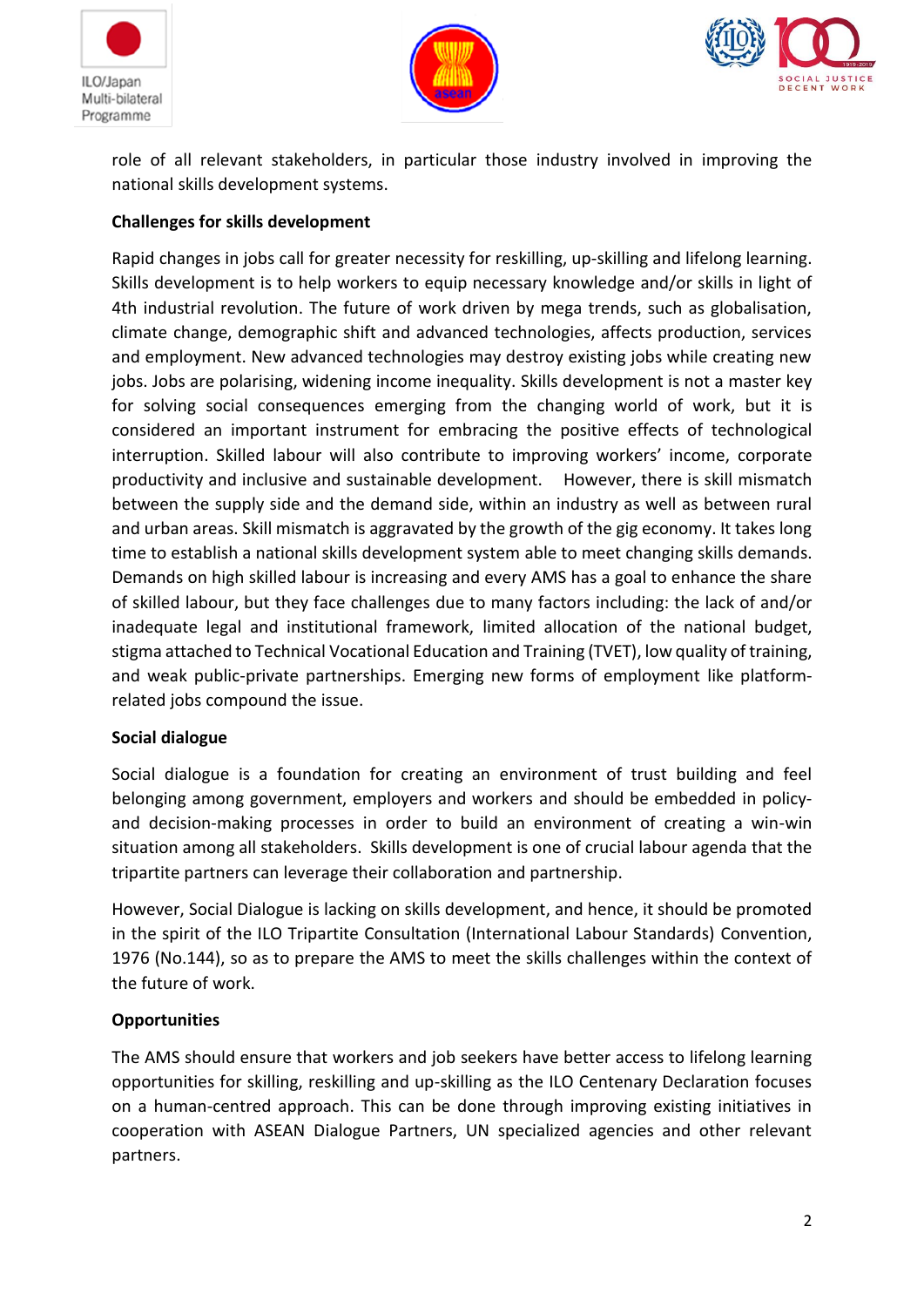





Social partners recognise the effective workplace cooperation as a tool to ensure bipartite cooperation in a way that skills development is included as an important agenda item in collective bargaining or social dialogue. And to re-affirm and garner acknowledgement from every AMS on the importance of the roles of skills development to sustainable development.

### Social partners:

- Recognise the promotion of the acquisition of skills, competencies and qualifications for the workforce as a joint responsibility of governments and social partners in order to address existing and anticipated skill gaps, and to pay particular attention to ensuring that education and training systems are responsive to labour market needs, taking into account the evolution of a future of work.
- Recognise the need of linking productivity to the wage system through skills development.
- Committed to ensure a just and efficient transition to a future of work that makes labour market more responsive to the changing environment and technology development.

#### **Recommendations**

### **for the promotion of sound industrial relations through social dialogue on skills development**

The governments and social partners shall harness the fullest potential of technological progress, productivity growth and better social protection through social dialogue to achieve decent work for all and sustainable development by:

- 1. Actively involving workers' and employers' representatives, especially ASEAN Trade Union Council (ATUC) and ASEAN Confederation of Employers (ACE), in the dialogue with respect to revising the legal framework, vocational training policy formulation, skills standards development, assessment, job creation, etc.;
- 2. Implementing effective policy measures to support the workforce through the transition they will face in the future of work;
- 3. Developing advanced TVET systems to meet the needs of enterprises and to reduce the costs and duration of training for new entrants in the labour market;
- 4. Developing or improving policy and institutional framework in promoting reskilling, up-skilling and lifelong learning;
- 5. Developing a mechanism that helps match skills demand and supply, by way of enhancing the capacity of employment/job centres and flexible skills training (or mobile training or on-the-job training);
- 6. Improving the quality of TVET through quality assurance, TVET programme registration and accreditation system, and enhanced public-private partnerships including TVET institution-industry partnerships;